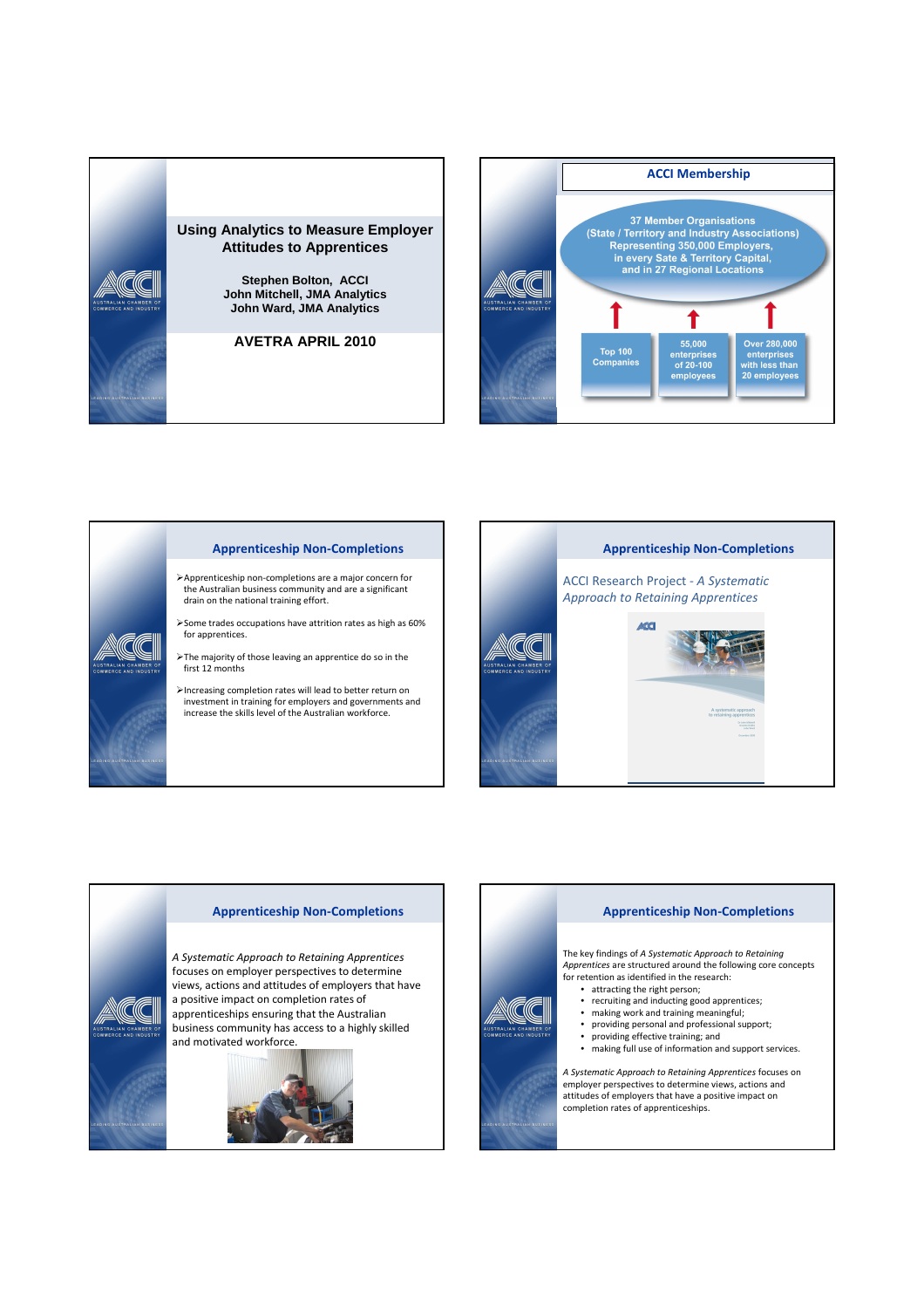



# Mature Aged and Existing Worker Apprentices

Pathways for engagement in employing mature aged people and existing workers as apprentices – an employer perspective (Working title)

**Current ACCI Research Project**

The project entails an investigation of the views and opinions of employers with regard to increasing existing worker and mature aged apprenticeship pathways and to examine options that actively encourage engagement of mature aged people and existing workers in apprenticeships.

Due for completion in June 2010



- >These three ACCI projects are a credit to ACCI's strong commitment to research.
- > The three projects are also a reminder of the value research can bring to
	- > a core VET topic such as understanding employer attitudes
	- $\blacktriangleright$  the critical issue of improving student/apprentice outcomes

#### Overview of mixed methods approach

 $\triangleright$  In all three projects, we have used a pragmatist "mixed methods" approach.

Creswell (2003) notes that, to derive knowledge about a problem, pragmatists use pluralistic approaches; that is, they deliberately draw from both quantitative and qualitative assumptions.

#### Value of the quantitative analysis

In terms of mixed methods, in the first project, the analysis of the quantitative survey proved to be pivotal –

 $\triangleright$  in taking forward the finding from the literature that factors were not normally ranked or related

 $\triangleright$  in driving the preparation of questions for the interviews and the foci of the case studies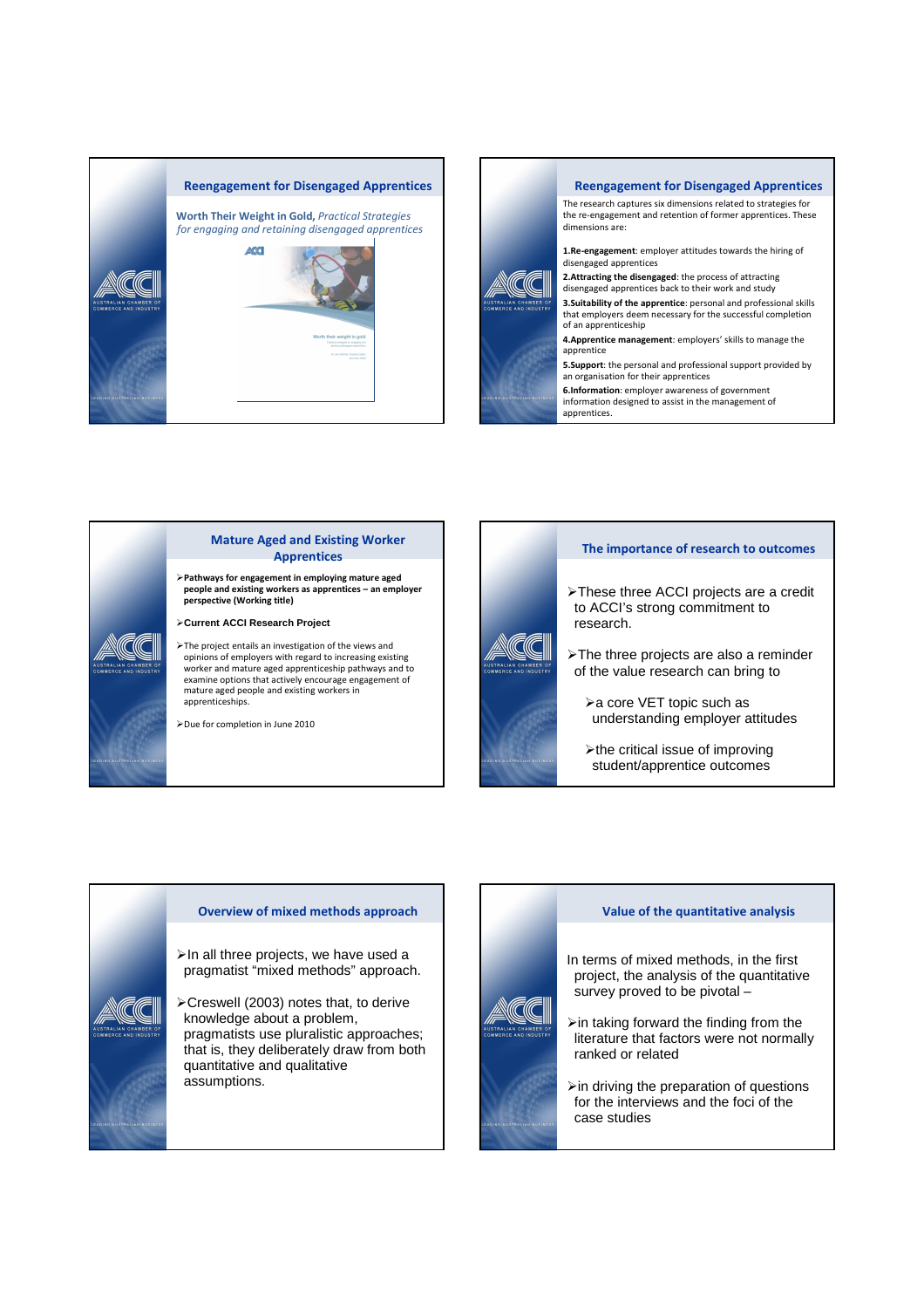

### The value of advanced quantitative analysis

- John Ward, the quantitative analyst in the team, analysed the data using a structural equation model (SEM)
- SEM is an example of analytics; and analytics is a sub-set, and at the higher end, of business intelligence – a set of technologies and processes that use data to understand and analyse business performance.



#### The value of SEM and analytics in general

>In the 2008 ACCI research project the SEM was pivotal in identifying the specific elements of the systematic approach to attraction and retention.





# Factor Analysis

Factor analysis revealed the existence of five dimensions of employer attitude towards attraction and retention

# FACTOR ANALYSIS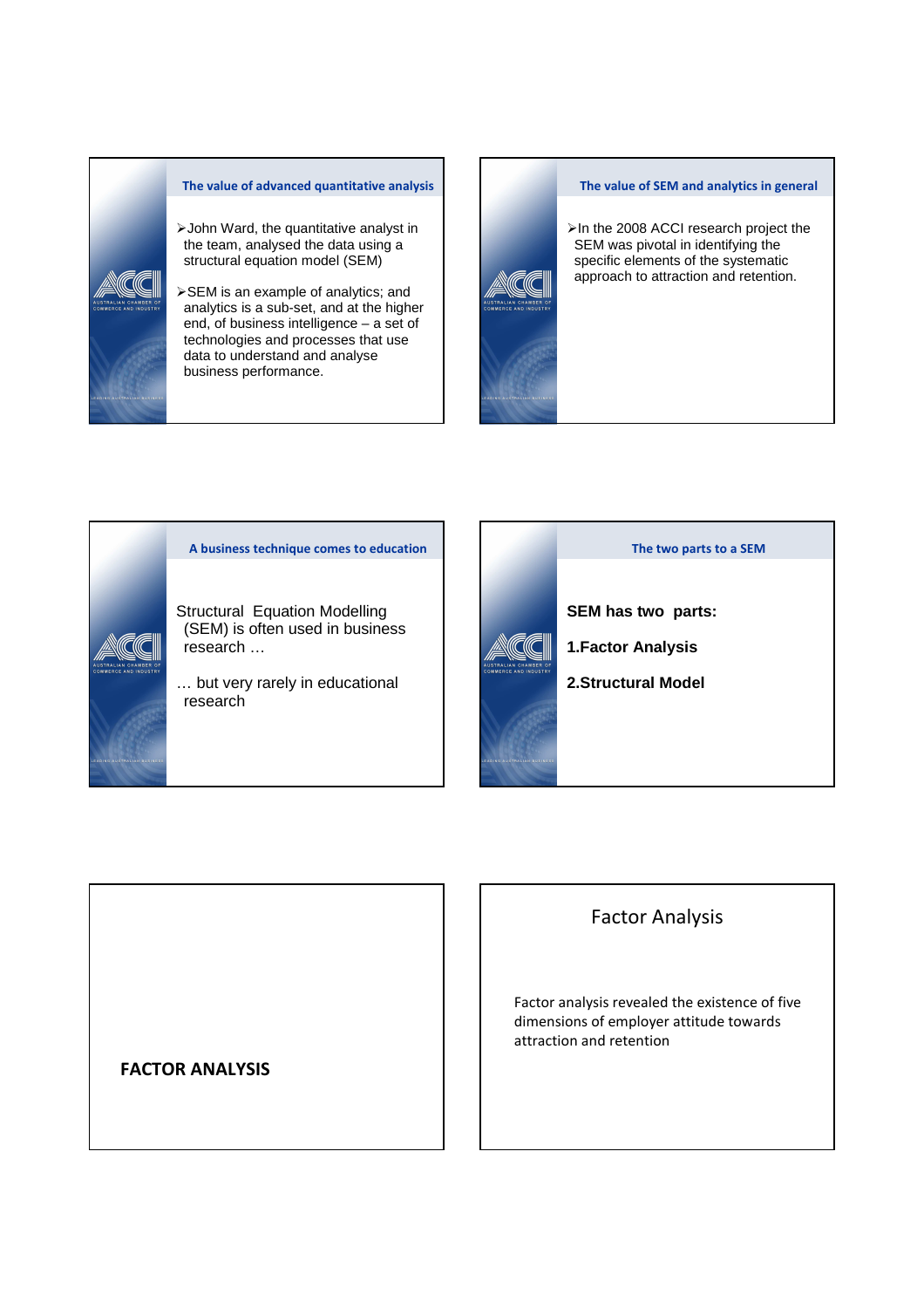